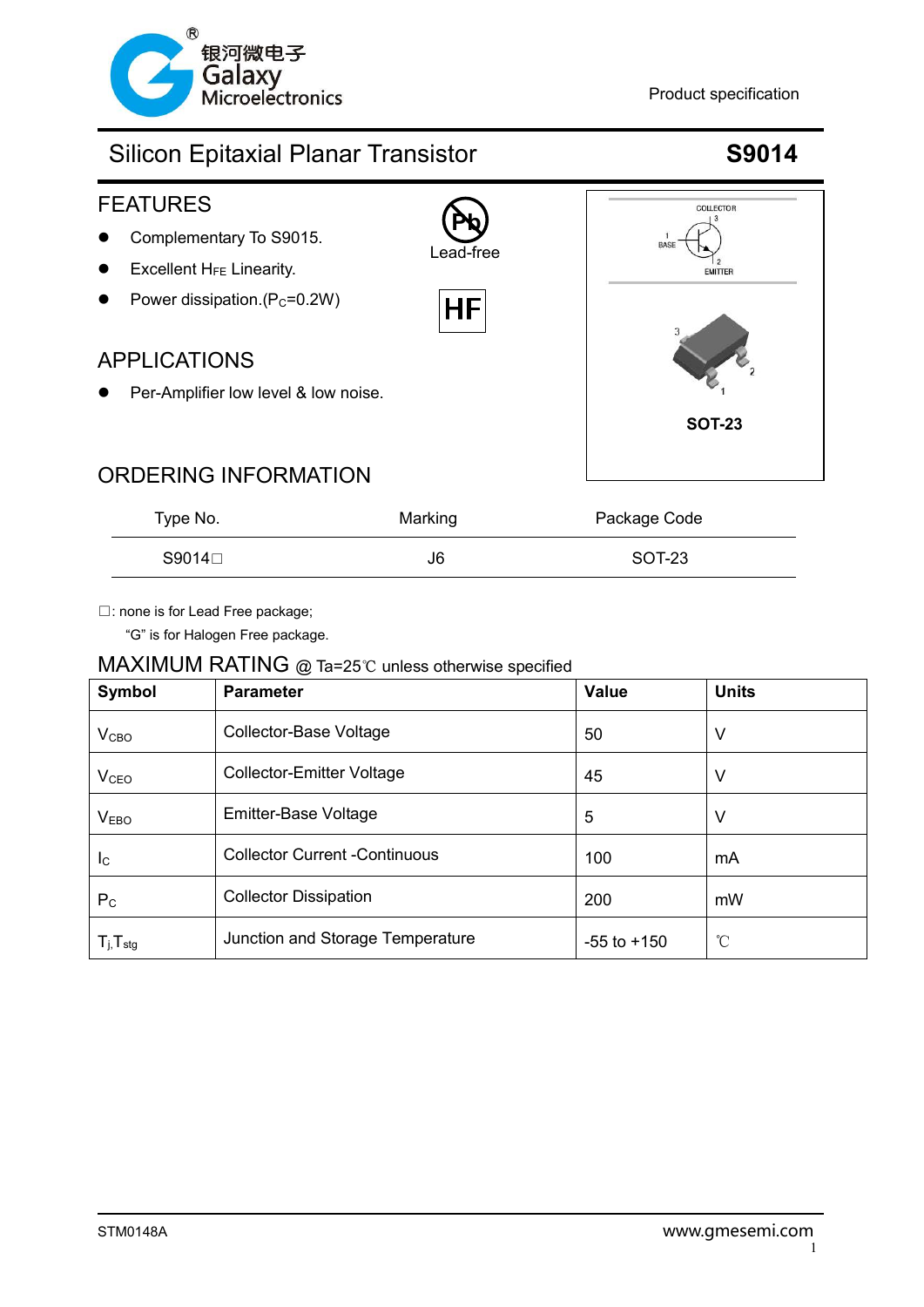

## ELECTRICAL CHARACTERISTICS @ Ta=25℃ unless otherwise specified

| <b>Parameter</b>                     | <b>Symbol</b>    | <b>Test conditions</b>                                | <b>MIN</b> | <b>TYP</b> | <b>MAX</b>   | <b>UNIT</b> |
|--------------------------------------|------------------|-------------------------------------------------------|------------|------------|--------------|-------------|
| Collector-base breakdown voltage     | $V_{(BR)CBO}$    | $I_C = 100 \mu A, I_E = 0$                            | 50         |            |              | V           |
| Collector-emitter breakdown voltage  | $V_{(BR)CEO}$    | $I_C = 0.1mA, I_B = 0$                                | 45         |            |              | V           |
| Emitter-base breakdown voltage       | $V_{(BR)EBO}$    | $I_{E} = 100 \mu A, I_{C} = 0$                        | 5          |            |              | $\vee$      |
| Collector cut-off current            | I <sub>CBO</sub> | $V_{CB} = 50V, I_E = 0$                               |            |            | 0.1          | μA          |
| Collector cut-off current            | I <sub>CEO</sub> | $V_{CE} = 35V, I_B = 0$                               |            |            | 0.1          | μA          |
| Emitter cut-off current              | <b>EBO</b>       | $V_{EB} = 3V, I_C = 0$                                |            |            | 0.1          | μA          |
| DC current gain                      | $h_{FE}$         | $V_{CE}$ =5V, I <sub>C</sub> =1mA                     | 200        |            | 1000         |             |
| Collector-emitter saturation voltage | $V_{CE(sat)}$    | $I_C = 100$ mA, $I_B = 5$ mA                          |            |            | 0.3          | V           |
| Base-emitter saturation voltage      | $V_{BE(sat)}$    | $I_C = 100 \text{mA}$ , $I_B = 5 \text{mA}$           |            |            | $\mathbf{1}$ | $\vee$      |
| <b>Transition frequency</b>          | $f_T$            | $V_{CE} = 6V$ , I <sub>C</sub> = 20mA<br>$f = 30$ MHz |            | 150        |              | <b>MHz</b>  |

### CLASSIFICATION OF  $h_{FE(1)}$

| Rank  |         | . .      |
|-------|---------|----------|
| Range | 200-450 | 450-1000 |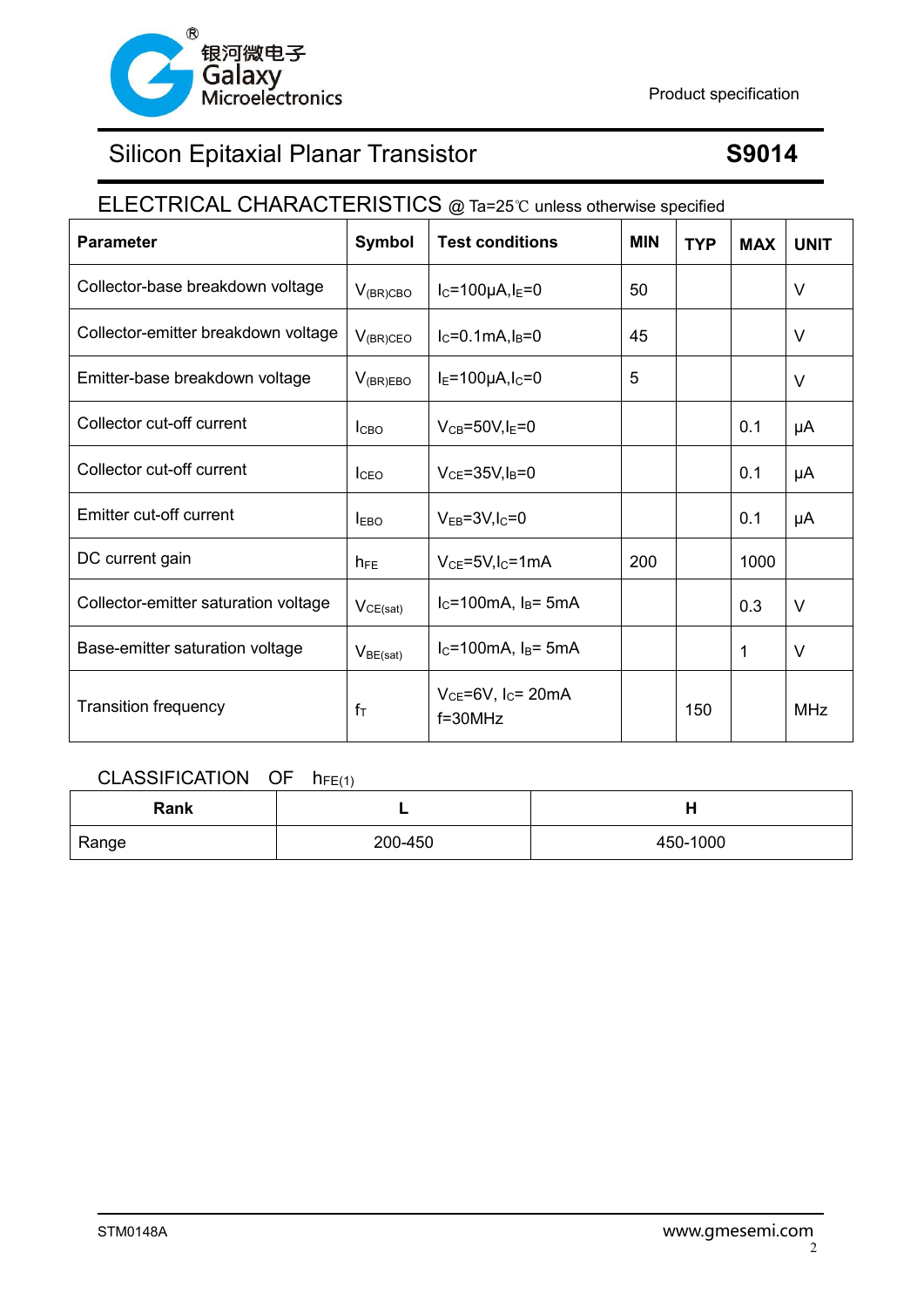

TYPICAL CHARACTERISTICS @ Ta=25℃ unless otherwise specified



### Figure 1. Static Characteristic



I<sub>c</sub> [mA], COLLECTOR CURRENT



1000  $V_{\text{CE}}$  = 5V DC CURRENT GAIN 100 Ě  $10^{-1}$  $100$ 1000 10 I<sub>c</sub> [mA], COLLECTOR CURRENT

Figure 2. DC current Gain



Figure 4. Current Gain Bandwidth Product